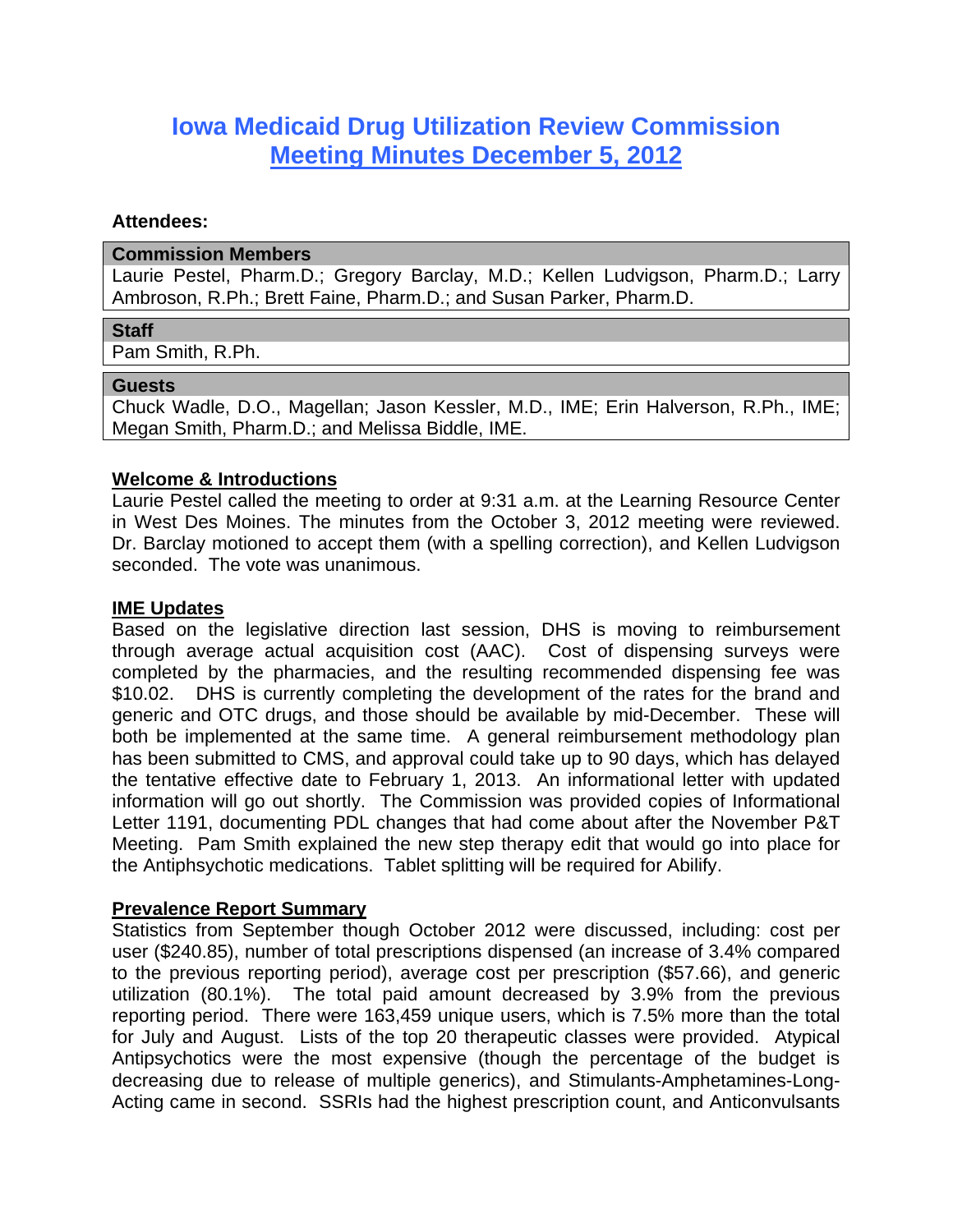came in second. The top 100 drugs were also reviewed. The ten most expensive medications were: Abilify, methylphenidate hcl er, Vyvanse, Advate, Adderall XR, Singulair, Focalin XR, Lexapro, Cymbalta, and Advair Diskus.

## **Case Studies**

Pam Smith presented 4 case studies. Recommendations by Commissioners from these four examples resulted in annualized total savings of \$3,525.15 pre-rebate (state and federal).

## **Public Comment**

Jennifer Stoffel from Johnson & Johnson spoke about Xarelto, and Don Iacobellis from Eli Lilly spoke about Strattera. There was also an email from the Iowa Osteopathic Medical Association, stating that IOMA found the newly proposed PA criteria for buprenorphine and mifepristone to be acceptable.

# **ProDUR Edit**

*Refill Tolerance:* The current 85% refill tolerance allows an extra 48 days supply of medication per year, when claims are filled on the  $26<sup>th</sup>$  day. The option of restricting only lock-in members was discussed, but the current POS system cannot be programmed in that manner, purely by drug class. However, this could be discussed again after the new system deploys in July of 2013, along with the possibility of programming a rolling average/accumulator. Larry Ambroson motioned to increase the refill tolerance to 90% for all categories, and Dr. Barclay seconded. The motion passed unanimously.

# **Prior Authorization**

**Omalizumab (Xolair):** The Commission reviewed the prior authorization criteria as follows:

*Prior authorization is required for Xolair®. Payment for Xolair® will be authorized when the following criteria are met:* 

- *1. Patient has a diagnosis of moderate to severe persistent asthma for at least one year; and*
- *2. Patient is 12 years of age or older; and*
- *3. Pretreatment IgE level between 30 IU/mL and 700 IU/mL; and*
- *4. Patient's weight is between 30 kg and 150 kg; and*
- *5. History of positive skin or RAST test to a perennial aeroallergen; and*
- *6. Patient is currently using a high dose inhaled corticosteroid AND long-acting betaagonist, is compliant with therapy and asthma symptoms are not adequately controlled after at least three (3) months of therapy.*

*If the criteria for coverage are met, the initial authorization will be given for 16 weeks to assess the need for continued therapy. Requests for continuation of therapy will not be granted for patients who have not shown adequate response to therapy.*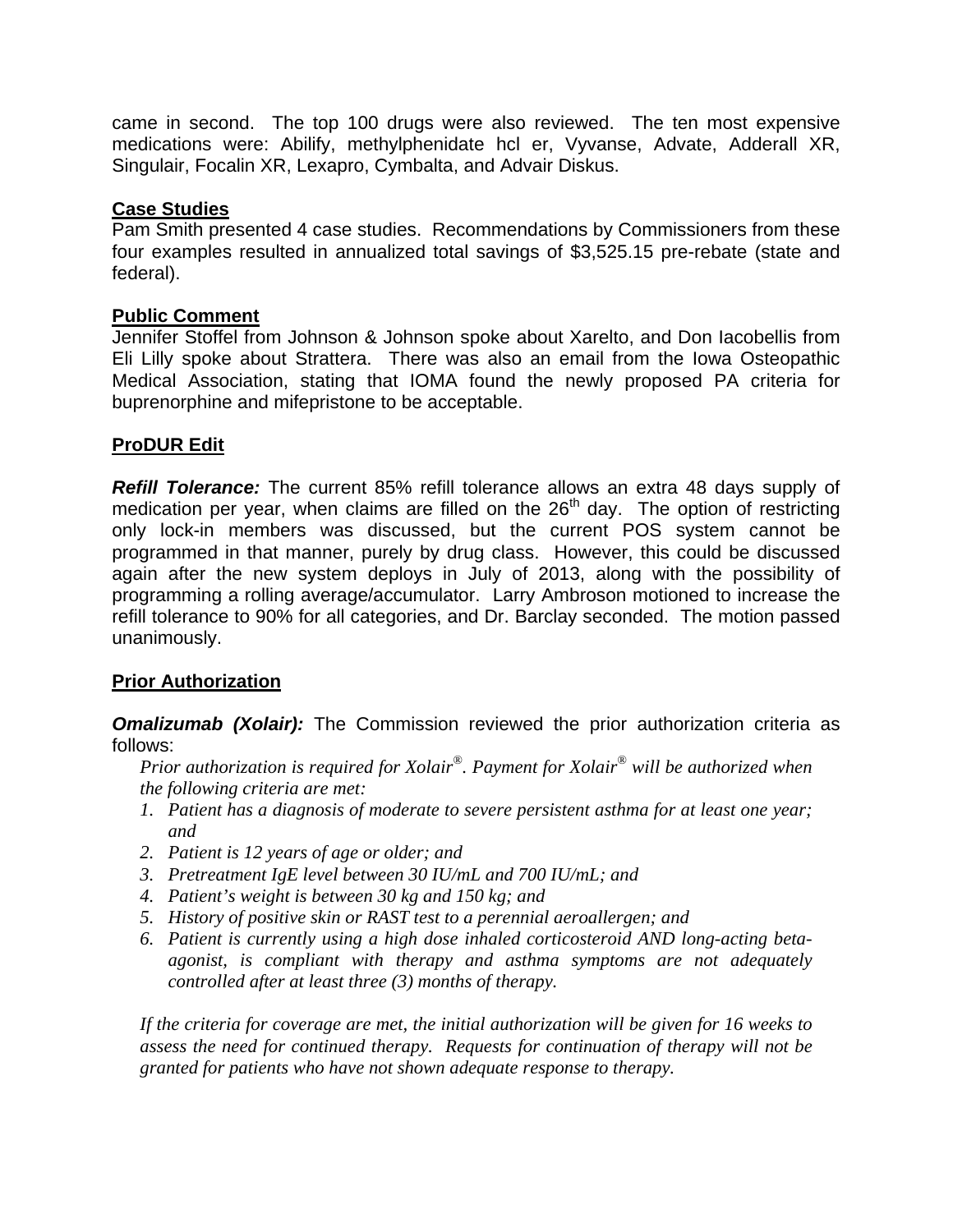*The required trials may be overridden when documented evidence is provided that use of these agents would be medically contraindicated.* 

A question asking if EpiPen is being prescribed concurrently will be added to the PA form, along with a prescriber requirement bullet as recommended. Brett Faine motioned to accept the criteria above, and Larry Ambroson seconded. The motion was unanimous.

*ADHD/ADD/Narcolepsy:* The Commission reviewed the prior authorization criteria as follows:

*Prior authorization (PA) is required for ADD/ADHD/Narcolepsy agents for patients 21 years of age or older under the following conditions:* 

- *1. Attention Deficit Disorder (ADD) or Attention Deficit Hyperactivity Disorder (ADHD) meeting the DSM-IV criteria and confirmed by a standardized rating scale (such as Conners, Vanderbilt, Brown, SNAP-IV). Symptoms must have been present before seven (7) years of age and there must be clear evidence of clinically significant impairment in two or more environments (social, academic, or occupational).*
- *2. Narcolepsy with diagnosis confirmed with a recent sleep study (ESS, MSLT, PSG).*
- *3. Excessive sleepiness from obstructive sleep apnea/hypopnea syndrome (OSAHS) with documentation of non-pharmacological therapies tried (weight loss, position therapy, CPAP at maximum titration, BiPAP at maximum titration or surgery) and results from a recent sleep study (ESS, MSLT, PSG) with the diagnosis confirmed by a sleep specialist.*

*Payment for a non-preferred agent will be authorized only for cases in which there is documentation of previous trial and therapy failure with a preferred agent. \*If a nonpreferred long-acting medication is requested, a trial if the preferred immediate release and extended release product of the same chemical entity is required.* 

*The required trials may be overridden when documented evidence is provided that the use of these agents would be medically contraindicated.* 

Dr. Barclay motioned to accept the criteria above, and Kellen Ludvigson seconded. The motion was unanimous.

*Selected Brand Name Drug:* The Commission reviewed the prior authorization criteria as follows:

*Prior authorization is required for selected brand-name drugs, as determined by the Department, for which there is available an "A" rated bioequivalent generic product as determined by the Federal Food and Drug Administration, unless the brand drug has been designated by the Department as preferred (payable) under the Iowa Medicaid Preferred Drug List (PDL).* 

*For prior authorization to be considered, the prescriber must submit a completed Selected Brand Name PA form and Iowa Medicaid MedWatch form with:*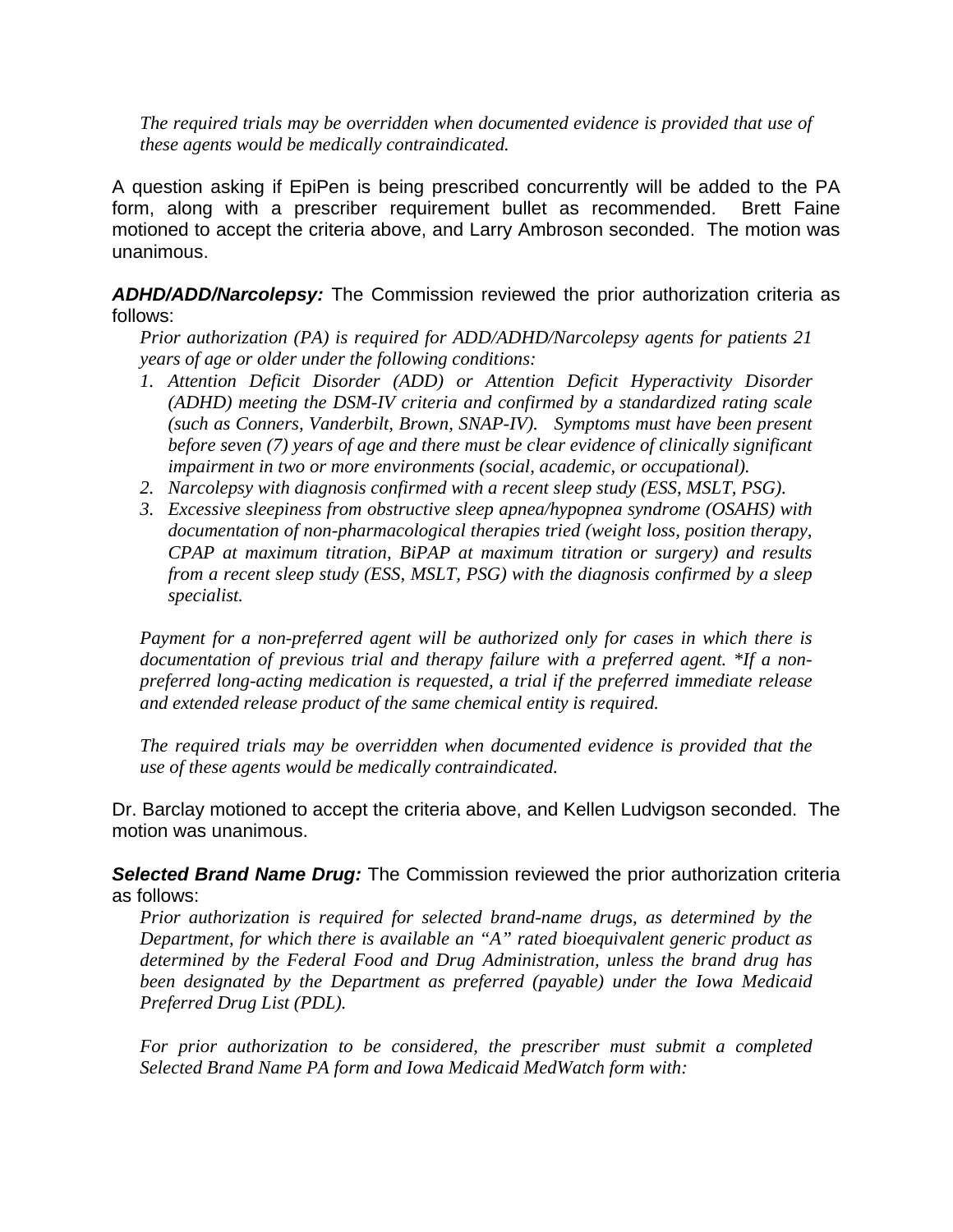- *1. Documentation of trials and therapy failures with two different generic manufacturers of the same chemical entity. If an allergy to an inactive component is suspected, the second trial must be with a generic product that does not contain the allergen, if available.*
- *2. Documentation of the failure must include the specific adverse reaction as defined by the FDA (See Section B of the MedWatch form). Intolerances, such as nausea or vomiting, to the generic drug will not be considered as a basis for approval.*

*Trials may be overridden when evidence is provided that use of the generic product would be medically contraindicated.*

The "other" check box will be removed from the PA form. Down the road, trials of multiple generics or another drug in the same category may be additional requirements prior to approval of the brand. Kellen Ludvigson motioned to accept the criteria above, and Brett Faine seconded. The motion was unanimous.

*Topical Retinoids for Acne:* Due to changes in Preferred Drug List (PDL) status of topical antipsoriatic agents, changes to the language on the Topical Retinoids Prior Authorization (PA) form are necessary, as follows:

*Prior authorization is required for all prescription topical retinoid products. Payment for prescription topical retinoid products will be considered under the following conditions:* 

- *1. Previous trial and therapy failure with a preferred over-the-counter benzoyl peroxide product, and*
- *2. Previous trials and therapy failures with two preferred topical and/or oral antibiotics for the treatment of mild to moderate acne (non-inflammatory and inflammatory), and drug-induced acne.*
- *3. Payment for non-preferred topical retinoid products will be authorized only for cases in which there is documentation of previous trial and therapy failure with a preferred agent.*
- *4. Trials and therapy failure will not be required for those patients presenting with a preponderance of comedonal acne.*
- *5. Skin cancer, lamellar ichthyosis, and Darier's disease diagnoses will receive automatic approval for lifetime use of topical retinoid products.*
- *6. Requests for non-preferred combination products may only be considered after documentation of separate trials and therapy failures with the individual ingredients.*
- *7. Trials and therapy failure with a preferred topical antipsoriatic agent will not be required for Tazorac for a psoriasis diagnosis.*

*The required trials may be overridden when documented evidence is provided that the use of these agents would be.* 

No motion was necessary, as these were required changes and provided to the Commission for informational purposes only.

*Antihistamines:* Due to changes in Preferred Drug List (PDL) status of several antihistamines, changes to the language on the Antihistamines Prior Authorization (PA) form are necessary. The nasal antihistamines will be removed from the Antihistamine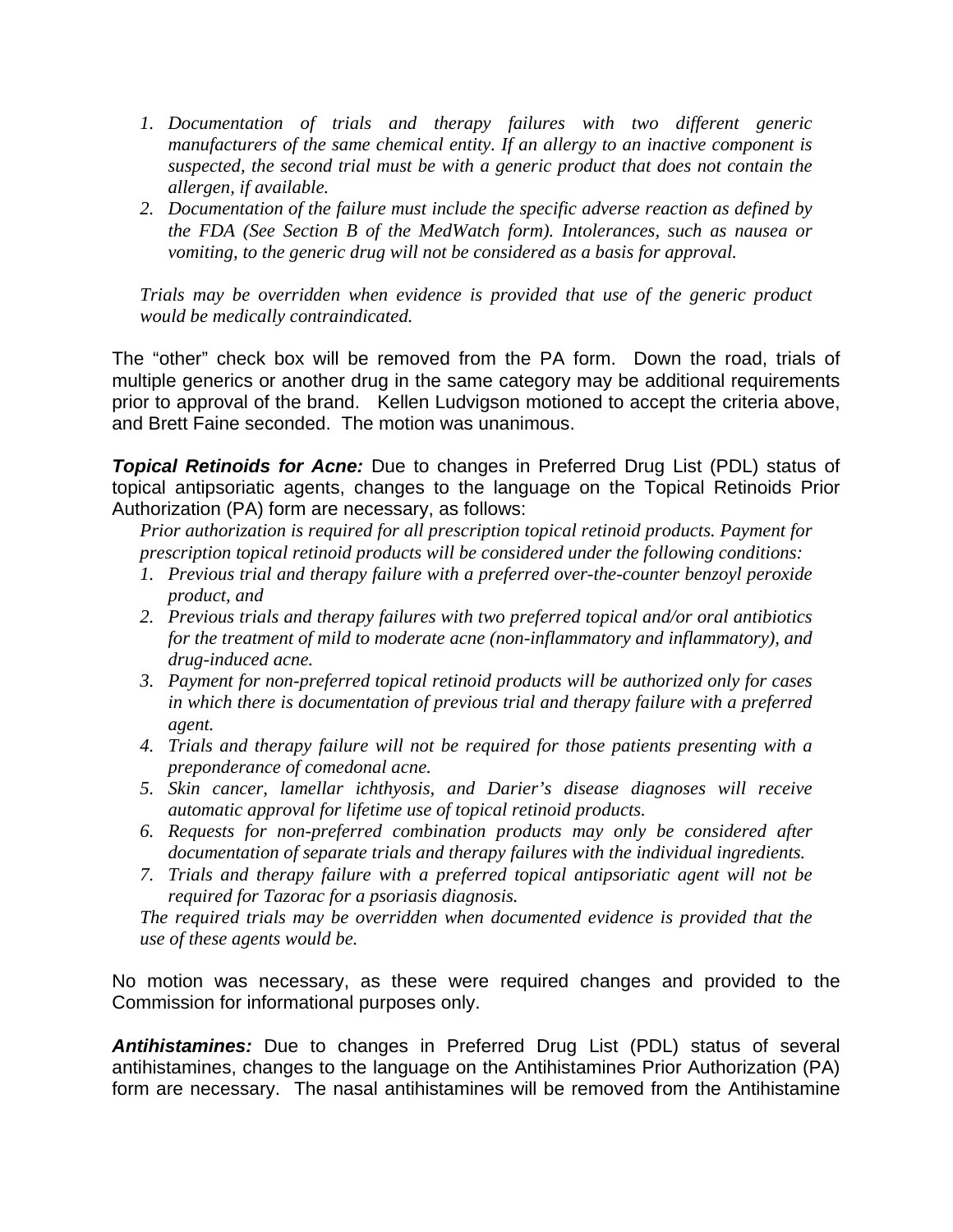PA form and will not be considered as a preferred trial for use of a non-preferred oral antihistamine.

*Prior authorization is required for all non-preferred oral antihistamines.* 

*Patients 21 years of age and older must have three unsuccessful trials with oral antihistamines that do not require prior authorization, prior to the approval of a nonpreferred oral antihistamine. Two of the trials must be with cetirizine and loratadine.* 

*Patients 20 years of age and younger must have unsuccessful trials with cetirizine and loratadine prior to the approval of a non-preferred oral antihistamine.* 

*The required trials may be overridden when documented evidence is provided that the use of these agents would be medically contraindicated.*

No motion was necessary, as these were required changes and provided to the Commission for informational purposes only.

**Buprinorphine (Suboxone):** The Commission reviewed the prior authorization criteria as follows:

*Prior authorization is required for buprenorphine/naloxone (Suboxone®). Requests for doses above 24mg per day or greater than once daily dosing will not be considered. Initial request will be considered for 3 months. Requests for maintenance doses above 16mg will not be considered on a long-term basis. Concomitant use with opioids, tramadol, and hypnotics will be prohibited. Benzodiazepines will be allowed up to a cumulative 30 days per 12 month period. Payment will be considered for patients when the following is met:* 

- *1. Patient has a diagnosis of opioid dependence and is 16 years of age or older; AND*
- *2. Prescriber meets qualification criteria to prescribe buprenorphine/naloxone (Suboxone®) for opioid dependence and has an "X" DEA number; AND*
- *3. Patient is participating in and compliant with formal substance abuse counseling/psychosocial therapy; AND*
- *4. A projected treatment plan is provided, including:* 
	- *anticipated induction/stabilization dose,*
	- *anticipated maintenance dose,*
	- *expected frequency of office visits, and*
	- *expected frequency of counseling/psychosocial therapy visits.*
- *5. Requests for renewal must include:* 
	- *An updated treatment plan, including consideration of a medical taper to the lowest effective dose based on a self-assessment scale,*
	- *Documentation the Iowa Prescription Monitoring Program website has been reviewed for the patient's use of controlled substances since the last prior authorization request,*
	- *Documentation of a current, negative drug screen,*
	- *Documentation the patient has been compliant with office visits and counseling/psychosocial therapy visits.*
- *6. Requests for buprenorphine will only be considered for pregnant patients.*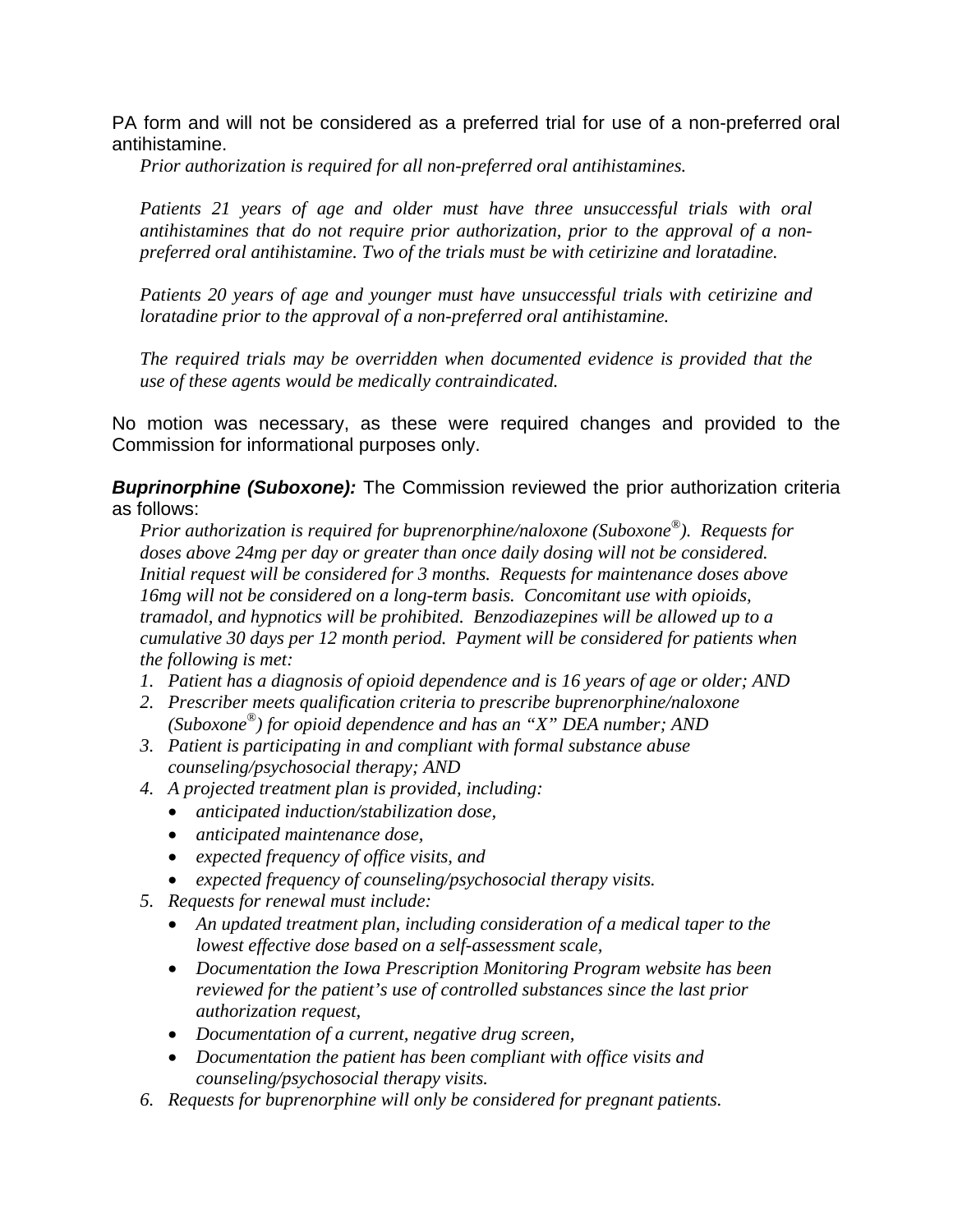As this was the second review of these criteria, no motion was necessary.

*Mifepristone (Korlym):* The Commission reviewed the prior authorization criteria as follows:

*Prior authorization is required for mifepristone (Korlym®). Payment will be considered for patients when the following is met:* 

- *1. The patient is 18 years of age or older; and*
- *2. Has a diagnosis of endogenous Cushing's Syndrome with hyperglycemia secondary to hypercortisolism in patients with Type 2 Diabetes or glucose intolerance; and*
- *3. Patient must have failed surgery or is not a candidate for surgery; and*
- *4. Prescriber is an endocrinologist.*
- *5. Female patients of reproductive age must have a negative pregnancy test confirmed within the last 7 days and must use a non-hormonal method of contraception during treatment and for one month after stopping treatment.*

*A quantity limit of 120 tablets per 30 days will be applied, when criteria for coverage are met.* 

As this was the second review of these criteria, no motion was necessary.

## **Public Comment**

There were no public comments.

## **Focus Studies**

*Simvastatin Drug-Drug Interactions:* This was a follow-up discussion. 142 members changed therapy in response to the 564 surveys that were sent, of which 35% were returned. This study did not result in savings, but rather, increased costs by \$2,172.39 per month, pre-rebate.

*Duplicate Anxiolytics and Sedative/Hypnotics: Letters will be sent to the prescribers* of the 470 members using duplicate anxiolytics and also to the prescribers of the 62 members using duplicate sedative/hypnotics to ask if one of the medications could be discontinued. The Commission did not want to create ProDUR edits at this time.

**Butalbital Utilization:** Letters will be sent to prescribers to inquire about the excessive use of butalbital-containing analgesics and ask if the patient can be limited to a maximum of 18 units per month to prevent tolerance, dependence, toxicity, and the development of medication overuse headache.

## **Miscellaneous**

*DUR Digest:* The Commission members offered additions to the draft for DUR Digest Volume 25, Number 2. There is an open physician position since Dr. Clor left; an internist or family medicine physician would be ideal.